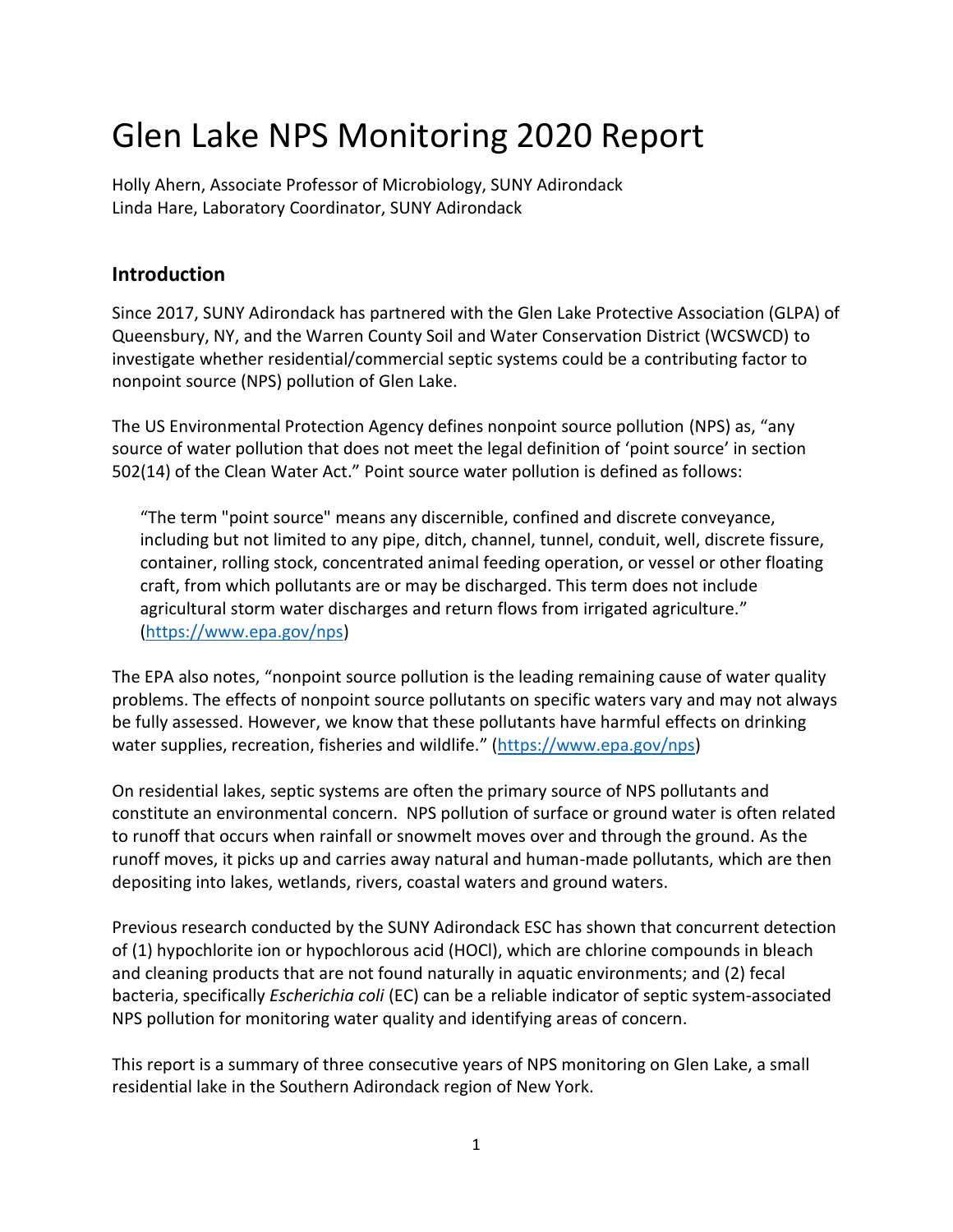## **Method**

Testing was conducted at selected sites around the lake once a month between May and October in 2018, 2019, and 2020. In 2019, rainfall data was accessed from the National Climatic Data Center [\(www.ncdc.noaa.gov\)](http://www.ncdc.noaa.gov/) to evaluate if there was a relationship between the amount of rain and detection of the two NPS indicators, hypochlorite and *E. coli*. Each sampling location was identified using visual and GPS coordinates. Additional samples were obtained from sites in the lake's graminoid fen and inlet areas on an occasional basis.

At each site, a "grab" sample was obtained approximately 10-20 cm below the surface of the water in sterile 250 ml Naglene bottles. All samples were stored in a cooler with ice and transferred to the Microbiology Research Laboratory at SUNY Adirondack where they were processed within 2 hours of collection. Each sample was tested for the presence of *Escherichia coli* (a fecal coliform bacteria) using the IDEXX Colilert testing system, which is a culture-based detection method, according to manufacturer specifications. The samples were also tested for free chlorine (hypochlorous acid and hypochlorite) using a Hach DR/800 colorimeter and HACH reagents according to manufacturer recommendations. For this study, we used the lower limit of detection (0.02 mg/L) of the assay as the positive cutoff value.

## **Results and Discussion**

In 2019, the highest number of positive sites occurred in July and September, when 65% and 40% of the sites tested positive for both indicators. The testing dates for these months correlated with holidays associated with increased recreational lake usage (Fourth of July and Labor Day). As shown below, this increase in the number of NPS positive sites showed little correlation with monthly rainfall totals.



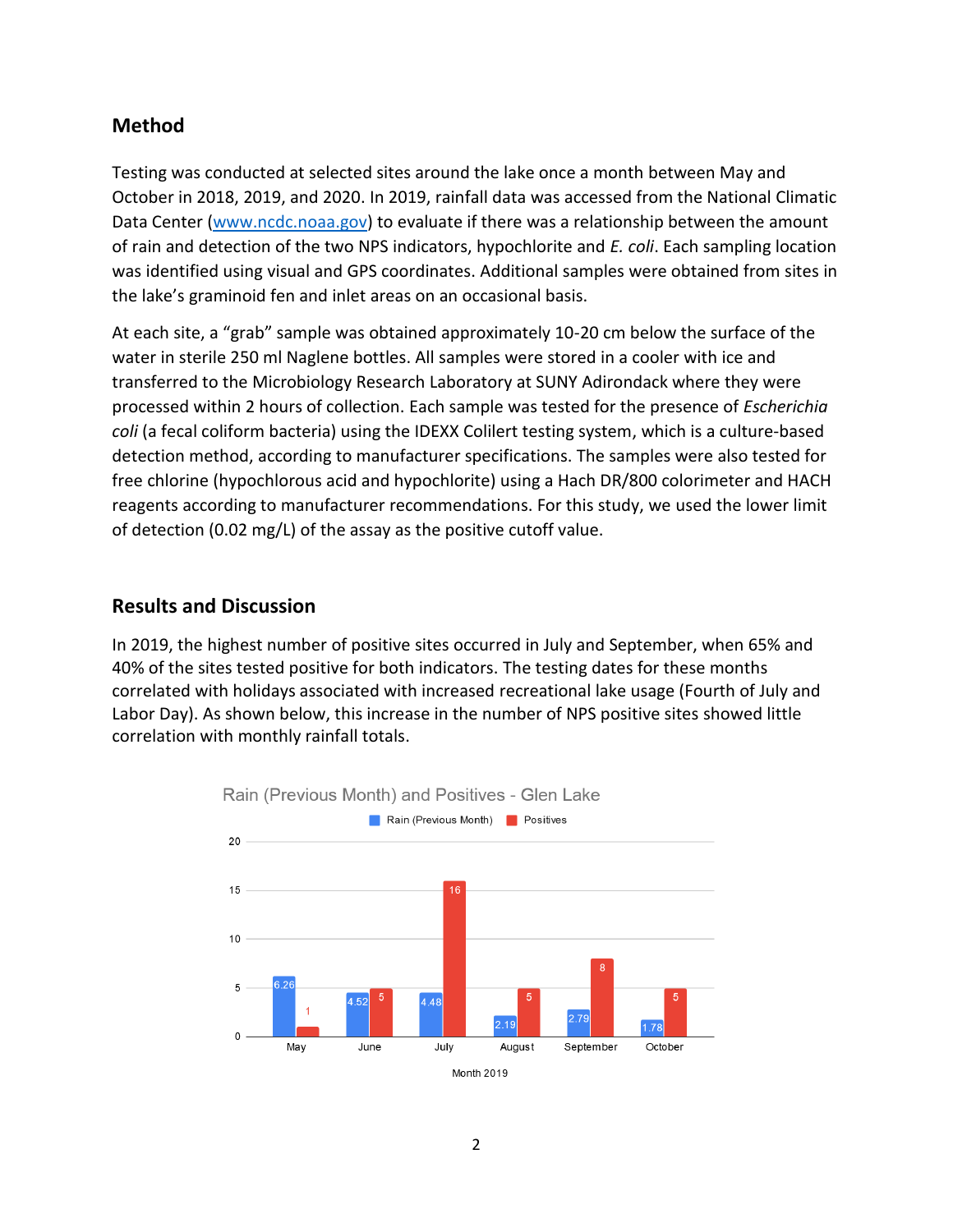For the three-year period, water samples were collected from the same 24 sites along the shoreline, and tested for the NPS indicators HOCl and *E. coli*. These sites are shown on the map view of Glen Lake, below. Additional tests were completed on samples obtained from the Glen Lake fen, which is an inlet to the lake (sites not shown).



In 2018 and 2019, an increase in total NPS positive sites was noted to correlate with summer holidays, specifically in May (Memorial Day), July (Fourth of July), and September (Labor Day). Interviews with year-round lake residents revealed that recreational use of the lake in 2020 was consistently higher than usual, presumably due to the quarantine and remote workers who would normally only be in residence over weekends and on holidays. As shown in Table 1, the total NPS positive sites for each testing date remained relatively constant, with the exception of October, when 63% of the sites were positive for both NPS indicators.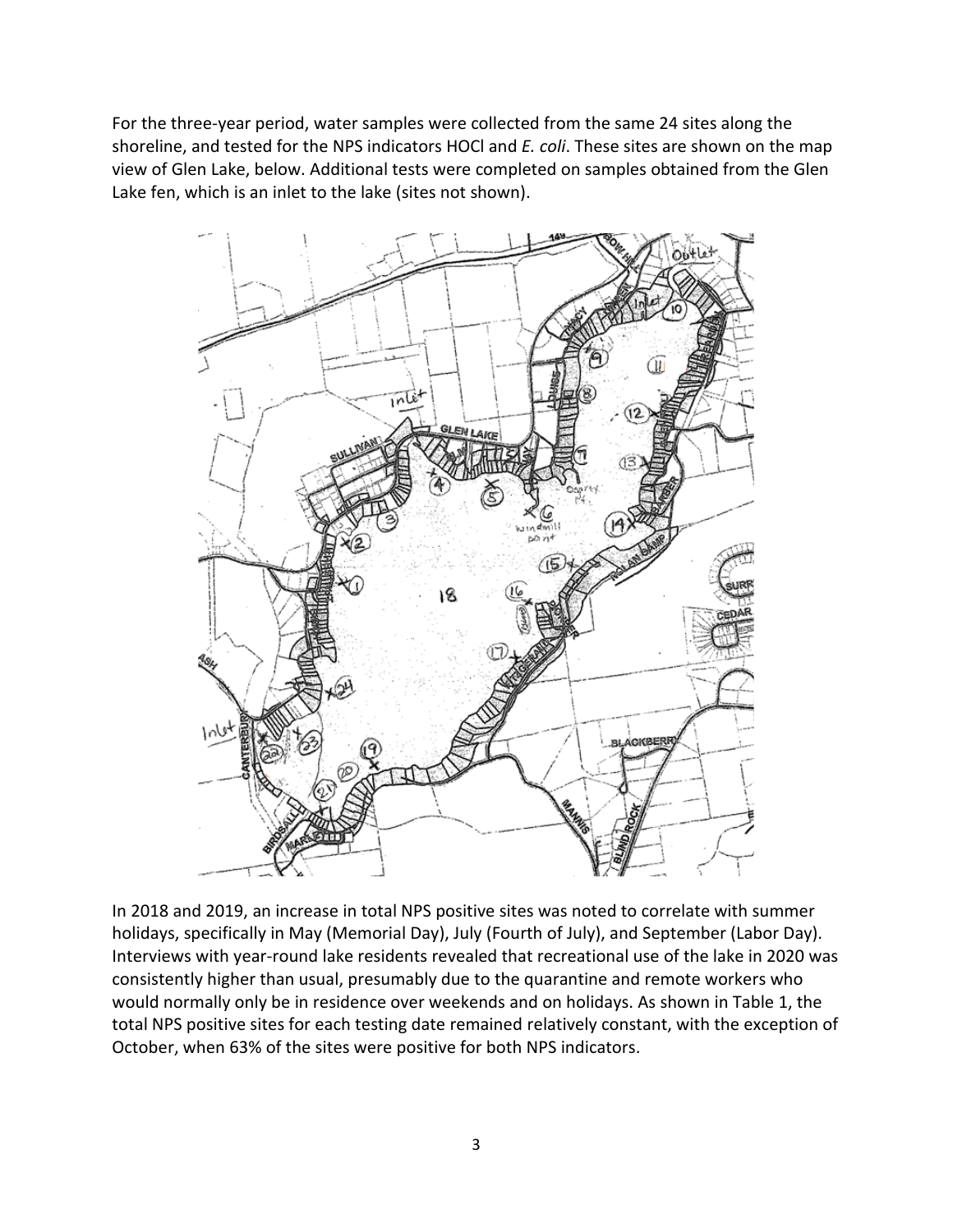**Table 1**: Summary of Glen Lake NPS Indicator Testing Results from May through October, 2020. Site 18 (center of lake/control) was negative on all testing dates.

|                         | GL 2020 Composite Data |                     |                     |                     |                |                |  |                         |  |  |  |  |  |  |
|-------------------------|------------------------|---------------------|---------------------|---------------------|----------------|----------------|--|-------------------------|--|--|--|--|--|--|
|                         |                        |                     |                     |                     |                |                |  |                         |  |  |  |  |  |  |
|                         | 13-May                 | 10-Jun              | 6-Jul               | 18-Aug              | 14-Sep         | 12-Oct         |  | Site Pos                |  |  |  |  |  |  |
|                         | LAKE                   |                     |                     |                     |                |                |  |                         |  |  |  |  |  |  |
| $\mathbf{1}$            | $\pmb{0}$              | $\pmb{0}$           | $\pmb{0}$           | $\mathbf{1}$        | $\pmb{0}$      | $\mathbf{1}$   |  | $\overline{2}$          |  |  |  |  |  |  |
| $\overline{2}$          | $\pmb{0}$              | $\mathsf{O}\xspace$ | $\mathbf{1}$        | $\pmb{0}$           | $\mathbf{1}$   | $\pmb{0}$      |  | $\overline{2}$          |  |  |  |  |  |  |
| 3                       | 0                      | 0                   | 0                   | $\pmb{0}$           | $\mathbf 1$    | $\mathbf 1$    |  | $\overline{2}$          |  |  |  |  |  |  |
| $\overline{\mathbf{r}}$ | $\pmb{0}$              | $\mathbf 1$         | $\pmb{0}$           | $\pmb{0}$           | $\mathbf 1$    | $\pmb{0}$      |  | $\overline{2}$          |  |  |  |  |  |  |
| 5                       | $\pmb{0}$              | $\pmb{0}$           | $\pmb{0}$           | $\mathbf 1$         | $\mathbf 1$    | $\mathbf{1}$   |  | 3                       |  |  |  |  |  |  |
| 6                       | $\pmb{0}$              | $\mathbf 0$         | $\mathbf{1}$        | $\mathsf 0$         | $\mathbf 0$    | $\mathbf 1$    |  | $\overline{2}$          |  |  |  |  |  |  |
| $\overline{7}$          | $\pmb{0}$              | $\mathbf 1$         | $\mathbf 0$         | $\mathbf{1}$        | $\mathbf 1$    | $\pmb{0}$      |  | 3                       |  |  |  |  |  |  |
| 8                       | $\mathbf 1$            | $\mathbf{1}$        | $\mathbf{1}$        | $\mathbf 1$         | $\mathbf{1}$   | $\mathbf{1}$   |  | $\overline{6}$          |  |  |  |  |  |  |
| 9                       | $\pmb{0}$              | $\mathbf 1$         | $\mathbf{1}$        | $\mathbf 1$         | $\mathbf 1$    | $\mathbf{1}$   |  | 5                       |  |  |  |  |  |  |
| 10                      | $\pmb{0}$              | $\mathbf 0$         | $\mathsf{O}\xspace$ | $\pmb{0}$           | $\mathbf 0$    | $\pmb{0}$      |  | $\mathbf 0$             |  |  |  |  |  |  |
| 11                      | $\pmb{0}$              | $\mathbf 1$         | $\pmb{0}$           | $\mathbf 1$         | $\mathbf 1$    | $\mathbf 1$    |  | $\overline{\mathbf{r}}$ |  |  |  |  |  |  |
| 12                      | $\pmb{0}$              | $\mathbf 1$         | $\mathbf{1}$        | $\mathbf 1$         | $\mathbf 1$    | $\pmb{0}$      |  | $\overline{\mathbf{r}}$ |  |  |  |  |  |  |
| 13                      | $\pmb{0}$              | $\mathbf 1$         | 0                   | $\mathbf 1$         | $\pmb{0}$      | $\pmb{0}$      |  | $\overline{2}$          |  |  |  |  |  |  |
| 14                      | $\mathbf 1$            | $\pmb{0}$           | $\pmb{0}$           | $\pmb{0}$           | $\pmb{0}$      | $\mathbf 1$    |  | $\overline{2}$          |  |  |  |  |  |  |
| 15                      | $\pmb{0}$              | $\mathbf 0$         | $\mathbf{1}$        | $\pmb{0}$           | $\pmb{0}$      | $\pmb{0}$      |  | $\mathbf 1$             |  |  |  |  |  |  |
| 16                      | $\mathbf 1$            | $\mathbf 1$         | 0                   | $\pmb{0}$           | $\pmb{0}$      | $\mathbf 1$    |  | 3                       |  |  |  |  |  |  |
| 17                      | $\pmb{0}$              | $\mathbf 1$         | $\mathbf 0$         | $\pmb{0}$           | $\pmb{0}$      | $\mathbf{1}$   |  | $\overline{2}$          |  |  |  |  |  |  |
| 18                      | $\pmb{0}$              | $\pmb{0}$           | $\pmb{0}$           | $\pmb{0}$           | $\pmb{0}$      | $\pmb{0}$      |  | $\mathbf 0$             |  |  |  |  |  |  |
| 19                      | $\mathbf{1}$           | $\pmb{0}$           | $\mathsf{O}\xspace$ | $\pmb{0}$           | $\mathbf 1$    | $\mathbf{1}$   |  | 3                       |  |  |  |  |  |  |
| 20                      | $\pmb{0}$              | $\pmb{0}$           | $\pmb{0}$           | $\pmb{0}$           | $\mathbf 0$    | $\mathbf{1}$   |  | $\mathbf 1$             |  |  |  |  |  |  |
| 21                      | $\mathbf 1$            | 0                   | $\mathsf{O}\xspace$ | $\pmb{0}$           | $\pmb{0}$      | $\pmb{0}$      |  | $\mathbf 1$             |  |  |  |  |  |  |
| 22                      | $\pmb{0}$              | $\mathbf 0$         | $\pmb{0}$           | $\pmb{0}$           | $\mathbf 1$    | $\mathbf 1$    |  | $\overline{2}$          |  |  |  |  |  |  |
| 23                      | $\pmb{0}$              | $\pmb{0}$           | $\pmb{0}$           | $\pmb{0}$           | $\mathbf{1}$   | $\pmb{0}$      |  | $\mathbf 1$             |  |  |  |  |  |  |
| 24                      | 0                      | $\mathbf 1$         | $\mathsf{O}\xspace$ | $\pmb{0}$           | $\mathsf 0$    | $\mathbf{1}$   |  | $\overline{2}$          |  |  |  |  |  |  |
|                         | 5                      | 10                  | 6                   | 8                   | 12             | 15             |  |                         |  |  |  |  |  |  |
|                         | 21%                    | 42%                 | 25%                 | 33%                 | 50%            | 63%            |  |                         |  |  |  |  |  |  |
|                         |                        |                     |                     |                     |                |                |  |                         |  |  |  |  |  |  |
| <b>FEN</b>              |                        |                     |                     |                     |                |                |  |                         |  |  |  |  |  |  |
| 25F                     | 0                      | 0                   | $\pmb{0}$           | 0                   | $\mathbf 0$    | 0              |  | $\pmb{0}$               |  |  |  |  |  |  |
| 26F                     | $\pmb{0}$              | $\mathbf 1$         | $\mathbf{1}$        | $\mathbf 0$         | $\mathbf 1$    | $\mathsf 0$    |  | 3                       |  |  |  |  |  |  |
| 27F                     | 0                      | 0                   | $\mathbf{1}$        | $\mathsf{O}\xspace$ | 0              | $\mathbf 0$    |  | $\mathbf{1}$            |  |  |  |  |  |  |
| 28F                     | $\mathbf{1}$           | $\mathbf 1$         | $\pmb{0}$           | 0                   | $\mathbf 0$    | $\mathbf 0$    |  | $\overline{2}$          |  |  |  |  |  |  |
| 29F                     | $\mathbf{1}$           | 0                   | $\mathbf{1}$        | $\mathbf 0$         | $\mathbf 1$    | $\mathbf{1}$   |  | $\overline{4}$          |  |  |  |  |  |  |
|                         | $\overline{2}$         | $\overline{2}$      | $\mathbf{3}$        | 0                   | $\overline{2}$ | $\overline{2}$ |  |                         |  |  |  |  |  |  |
|                         | 40%                    | 40%                 | 60%                 | 0%                  | 40%            | 40%            |  |                         |  |  |  |  |  |  |

(1 – Positive for both HOCl and *E. coli*. 0 – Negative for one or both indicators)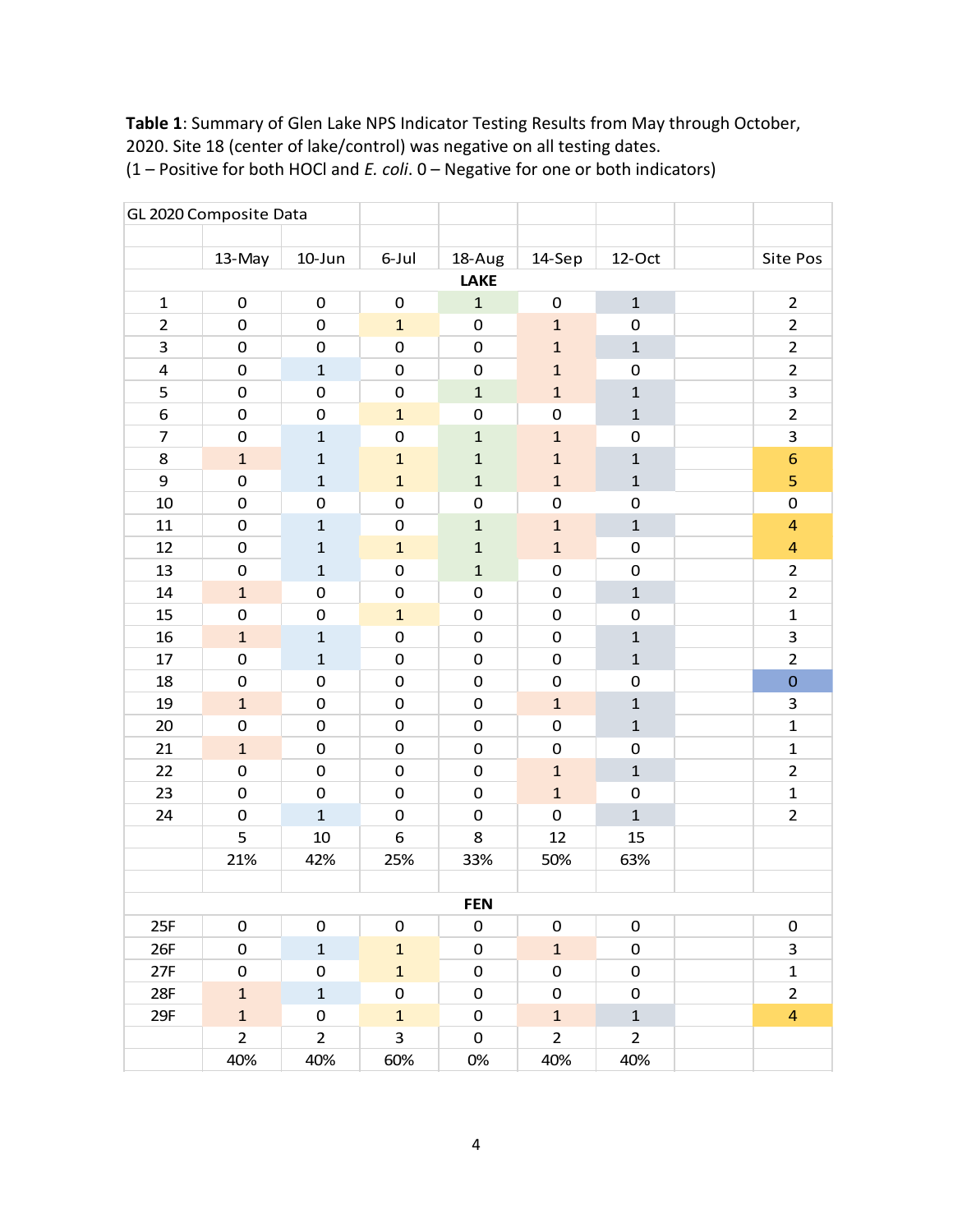The combined results of NPS monitoring of Glen Lake, which began in August of 2017 and continued through October of 2020, are shown in Table 2 below. Although samples were also collected and tested in May, June, and July, not all 24 sites were monitored and therefore the data is not included.

|      | 2017         | 2018         |              |              | 2019         |              |              |              |              |              | 2020         |              |              |              |               |              |       |
|------|--------------|--------------|--------------|--------------|--------------|--------------|--------------|--------------|--------------|--------------|--------------|--------------|--------------|--------------|---------------|--------------|-------|
|      | 8/17/2017    | 18-Aug       | 18-Sep       | $18-Oct$     | 16-May       | 10-Jun       | 8-Jul        | 12-Aug       | $10-$ Sep    | 8-Oct        | 13-May       | 10-Jun       | 6-Jul        | 18-Aug       | 14-Sep 12-Oct |              | Total |
| LAKE |              |              |              |              | LAKE         |              |              |              |              |              | LAKE         |              |              |              |               |              |       |
| 1    | 0            | $\mathbf{1}$ | 0            | 0            | 0            | 0            | $\mathbf{1}$ | 0            | $\mathbf{1}$ | 0            | 0            | 0            | 0            | $\mathbf{1}$ | 0             | 1            | 5     |
| 2    | $\mathbf 0$  | $\mathbf{1}$ | 0            | 0            | $\mathbf{1}$ | 0            | 0            | 0            | $\mathbf{1}$ | 0            | 0            | 0            | $\mathbf{1}$ | 0            | $\mathbf{1}$  | 0            | 5     |
| 3    | 0            | 0            | 0            | 0            | 0            | 0            | 0            | 0            | $\bf{0}$     | 0            | 0            | 0            | 0            | 0            | $\mathbf{1}$  | 1            | 2     |
| 4    | 0            | $\mathbf{1}$ | $\mathbf{1}$ | 0            | 0            | 0            |              | 0            | $\mathbf{1}$ | 0            | 0            | 1            | 0            | 0            | $\mathbf{1}$  | 0            | 6     |
| 5    | 0            | 0            | 0            | 0            | 0            | 0            | 1            | 0            | $\mathbf{1}$ | 0            | 0            | 0            | 0            | $\mathbf{1}$ | $\mathbf{1}$  | 1            | 5     |
| 6    | $\mathbf{1}$ | 0            | $\mathbf{1}$ | 0            | 0            | 0            | 0            | 0            | $\bf{0}$     | 0            | 0            | 0            | 1            | 0            | 0             | $\mathbf{1}$ | 4     |
| 7    | $\mathbf{1}$ | $\mathbf{1}$ | 0            | 0            | 0            | 0            | 1            | 0            | $\mathbf{1}$ | $\mathbf{1}$ | 0            | $\mathbf{1}$ | 0            | $\mathbf{1}$ | $\mathbf{1}$  | 0            | 8     |
| 8    | 0            | $\mathbf{1}$ | $\mathbf{1}$ | 0            | 0            | 0            |              | $\mathbf{1}$ | 0            | 0            | $\mathbf{1}$ | $\mathbf{1}$ | $\mathbf{1}$ | $\mathbf{1}$ | $\mathbf{1}$  | 1            | 10    |
| 9    | 0            | 1            | 0            | 0            | 0            | 0            |              | 0            | 1            | 0            | 0            | 1            | 1            | $\mathbf{1}$ | $\mathbf{1}$  | 1            | 8     |
| 10   | 0            | $\mathbf{1}$ | 0            | 0            | 0            | $\mathbf{1}$ | 0            | $\mathbf{1}$ | $\mathbf{1}$ | 0            | 0            | 0            | 0            | 0            | 0             | 1            | 5     |
| 11   | $1\,$        | $\mathbf{1}$ | 0            | 0            | 0            | 1            | $\mathbf{1}$ | 0            | $\mathbf 1$  | 0            | 0            | $\mathbf{1}$ | 0            | $\mathbf{1}$ | $\mathbf{1}$  | 1            | 9     |
| 12   | 0            | $\mathbf{1}$ | 0            | 0            | 0            | 0            | 0            | 0            | 0            | 0            | 0            | 1            | 1            | $\mathbf{1}$ | $\mathbf{1}$  | 0            | 5     |
| 13   | 0            | $\mathbf{1}$ | $\mathbf{1}$ | 0            | 0            | 0            | 1            | 0            | $\mathbf{1}$ | 1            | 0            | $\mathbf{1}$ | 0            | $\mathbf{1}$ | 0             | 0            | 7     |
| 14   | 0            | $\mathbf{1}$ | 0            | 0            | 0            | 0            | $\mathbf{1}$ | 0            | $\bf{0}$     | 1            | $\mathbf{1}$ | 0            | 0            | 0            | 0             | 1            | 5     |
| 15   | 0            | $\mathbf{1}$ | 0            | 0            | 0            | $\mathbf{1}$ | 0            | 0            | $\mathbf{1}$ | 0            | 0            | 0            | 1            | 0            | 0             | 0            | 4     |
| 16   | $\mathbf{1}$ | 0            | 0            | 0            | 0            | 0            | 1            | 0            | $\mathbf{1}$ | 0            | $\mathbf{1}$ | $\mathbf{1}$ | 0            | 0            | 0             | 1            | 6     |
| 17   | 0            | $\mathbf{1}$ | 0            | 0            | 0            | 0            | 1            | $\mathbf{1}$ | 0            | 1            | 0            | 1            | 0            | 0            | 0             | 1            | 6     |
| 18   | 0            | 0            | 0            | $\mathbf{1}$ | 0            | 0            | 0            | 0            | $\mathbf 0$  | 0            | 0            | 0            | 0            | 0            | 0             | 0            | 1     |
| 19   | 0            | $\mathbf{1}$ | 0            | 0            | $\mathbf{1}$ | 0            | 0            | $\mathbf{1}$ | $\circ$      | 1            | $\mathbf{1}$ | 0            | 0            | 0            | $\mathbf{1}$  | $\mathbf{1}$ | 7     |
| 20   | $\circ$      | 0            | $\circ$      | 0            | 0            | $1\,$        | $\mathbf{1}$ | $\mathbf 0$  | $\mathbf 0$  | 0            | 0            | 0            | 0            | 0            | 0             | 1            | 3     |
| 21   | 0            | $\mathbf{1}$ | 0            | 0            | 0            | 0            | 0            | $\mathbf 0$  | $^{\circ}$   | 1            | $\mathbf{1}$ | 0            | 0            | 0            | 0             | 0            | 3     |
| 22   | $\mathbf{1}$ | 1            | 0            | 0            | 0            | 0            |              | 0            | $^{\circ}$   | 0            | 0            | 0            | 0            | 0            | $\mathbf{1}$  | 1            | 5     |
| 23   | 0            | $\mathbf{1}$ | 0            | 0            | 0            | $\mathbf{1}$ | 1            | 0            | $\bf{0}$     | $\mathbf{1}$ | 0            | 0            | 0            | 0            | $\mathbf{1}$  | 0            | 5     |
| 24   | $\mathbf{1}$ | $\mathbf{1}$ | 0            | 0            | 0            | 0            | $\mathbf{1}$ | 0            | $\mathbf 0$  | 0            | 0            | $\mathbf{1}$ | 0            | 0            | 0             | $\mathbf{1}$ | 5     |
|      | 6            | 18           | 4            | $\mathbf{1}$ | 2            | 5            | 15           | 4            | 11           | 7            | 5            | 10           | 6            | 8            | 12            | 15           |       |
|      | 25%          | 75%          | 17%          | 4%           | 8%           | 21%          | 63%          | 17%          | 46%          | 29%          | 21%          | 42%          | 25%          | 33%          | 50%           | 63%          |       |

Table 2: Results of NPS testing on Glen Lake from 2018, 2019 and 2020.

Over the three-year period, a total of 16 samples were collected and tested for NPS indicators for each site. The average number of NPS positive tests per site was 5.375, approximately onethird of the 16 total sampling dates. Site 18, the center of the lake and the site considered the "control" because of its location away from any shoreline area and the depth of the lake, was negative for the duration of the 2020 testing period, and positive only once over the three-year time span. This supports the validity of the monitoring protocol to identify areas of the lake shoreline where NPS contaminants are carried into the lake.

The cumulative data shows that four sites (7, 8, 9 and 11) exceeded the average and were positive more than 50% of the time, with site 8 showing the highest total NPS positive tests (10/16 or 63%). These four sites are clustered along the northern shoreline on the east side of the lake. The grab-sample approach to sample collection does not allow identification of one specific location, but the proximity of these sites indicates NPS pollution is entering the lake in this area, and provides a focus for possible future NPS mitigation efforts.

Interestingly, the data shows that for each of the three years that sampling and testing was done on all 24 lake sites, one month showed a higher than average number of sites that were positive for both NPS indicators. (August in 2018; July in 2019; and October in 2020). No direct correlations with average rainfall or variables other than recreational lake usage could be established.